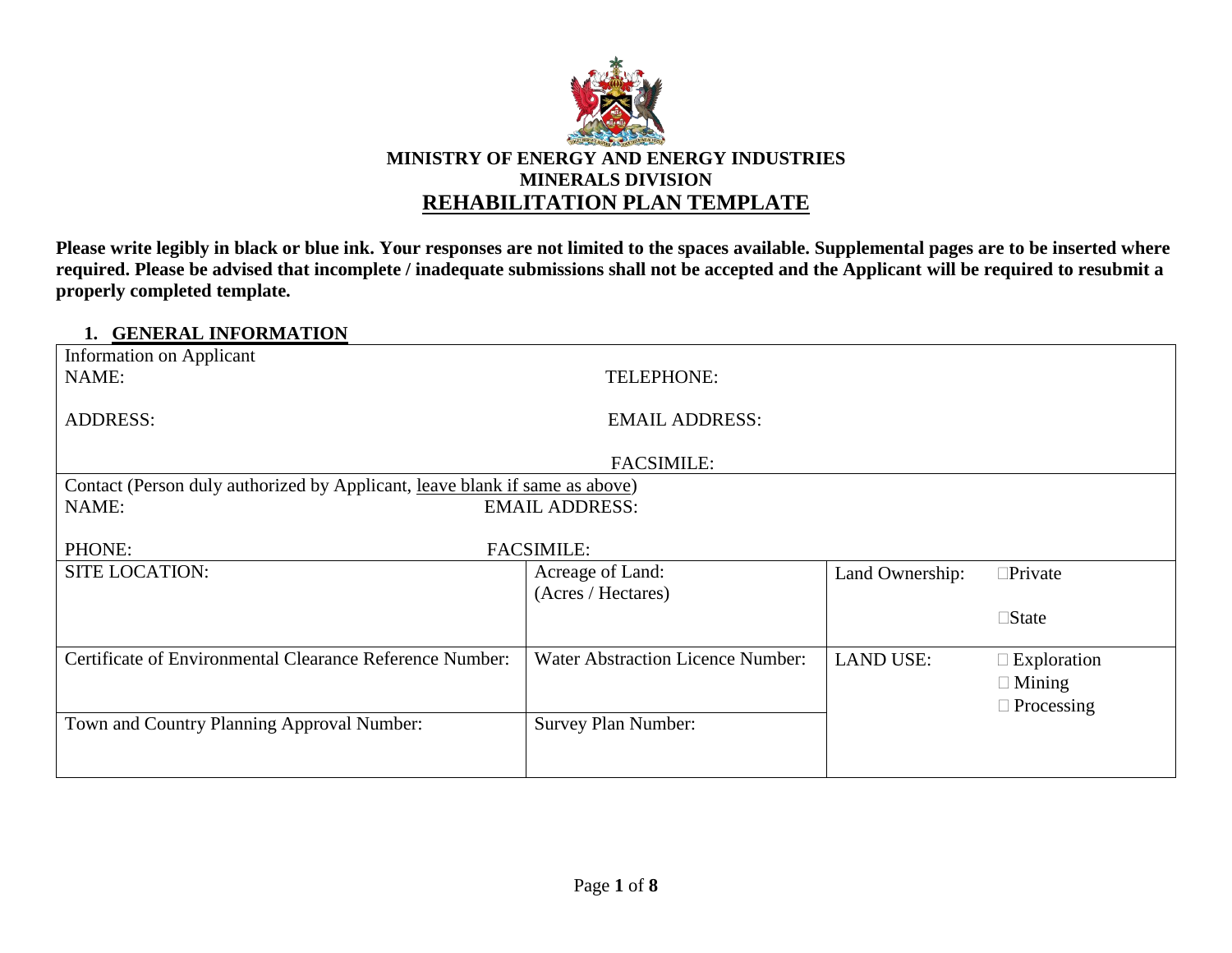#### **2. Restoration Description**

State any after-use for the site as designated by Town and Country Planning Division:

State the type of after use to be implemented:

# **Select the type of restoration to be used**

 $\Box$  Progressive Restoration

 $\Box$  Restoration after the entire site has been exhausted

Other (please specify) \_\_\_\_\_\_\_\_\_\_\_\_\_\_\_\_\_\_\_\_\_\_\_\_\_\_\_\_\_\_\_\_\_\_\_\_\_\_\_\_\_\_\_\_\_\_\_

Acreage to be unaffected (Ac/Ha): \_\_\_\_\_\_\_\_\_\_\_\_\_\_\_\_\_\_\_\_\_\_\_\_\_\_\_

Acreage to be re-vegetated (Ac/Ha): \_\_\_\_\_\_\_\_\_\_\_\_\_\_\_\_\_\_\_\_\_\_\_\_\_\_\_

|  | Acreage for permanent structures (Ac/Ha): |  |  |
|--|-------------------------------------------|--|--|
|--|-------------------------------------------|--|--|

| Acreage to be used for water features (Ac/Ha): |  |
|------------------------------------------------|--|
|------------------------------------------------|--|

Acreage to be used for 'other purposes' (Ac/Ha): \_\_\_\_\_\_\_\_\_\_\_\_\_\_\_\_\_\_\_\_\_\_\_\_\_\_\_\_\_\_\_\_

Total (Ac/Ha): \_\_\_\_\_\_\_\_\_\_\_\_\_\_\_\_\_\_\_\_\_\_\_\_\_\_\_

State the measures that will be implemented to prevent rock fall:

Methods to be used for the restoration of targeted areas:

Timeframe for completion of the rehabilitation:

Please describe the 'other purposes':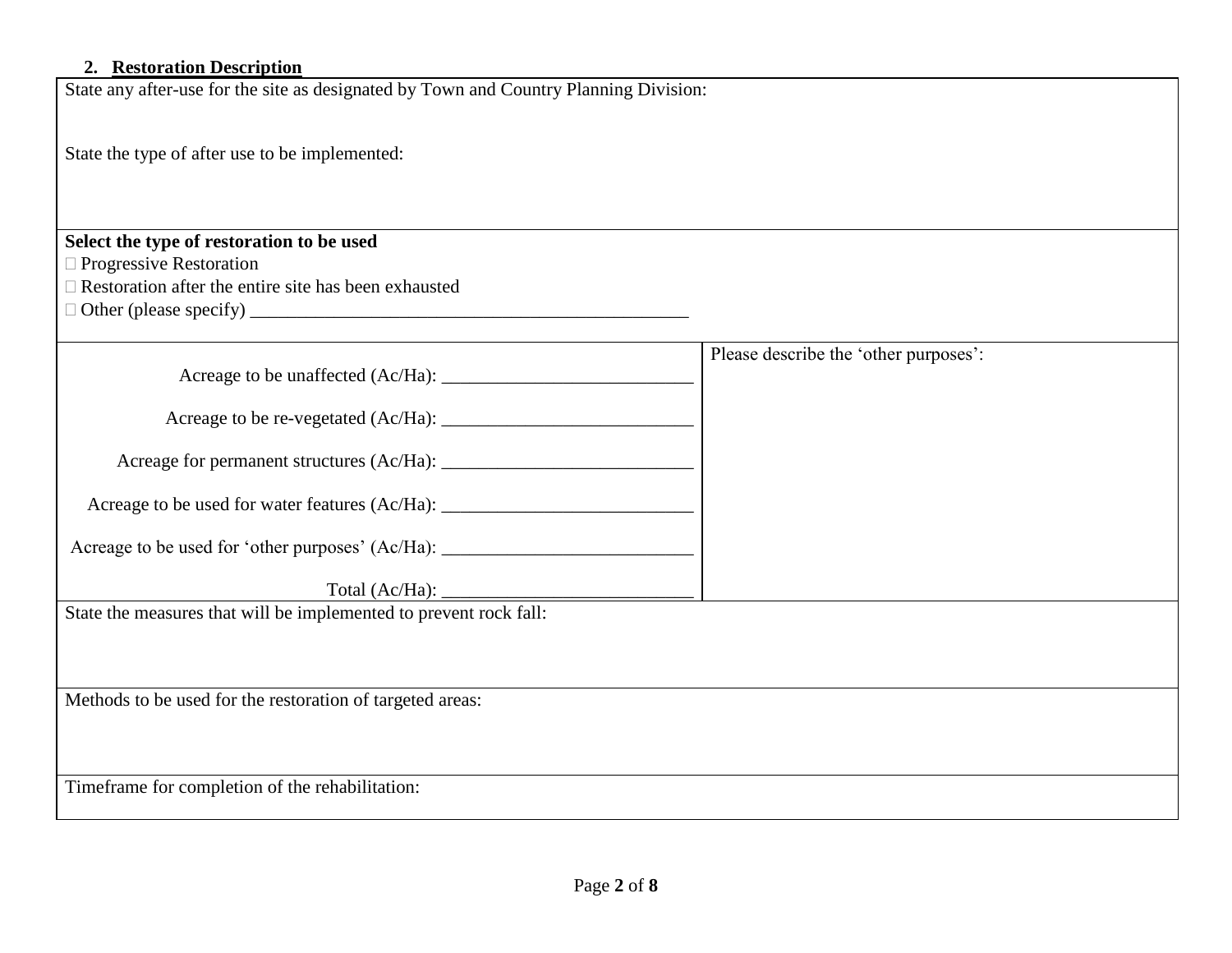## **3. OVERBURDEN AND TOPSOIL**

Would the topsoil and the overburden be stored separately and then brought to the site?

Identify the storage location of the overburden

Identify the storage location of the topsoil (if different from above)

How long was the topsoil stored?

How long was the overburden stored?

Describe the measures to be implemented to stabilize the topsoil stockpile(s)

Describe the measures to be implemented to stabilize the overburden stockpile(s)

Describe the measures to be implemented to control the growth of noxious weeds on the topsoil and overburden stockpiles

State the:

- Type of overburden to be utilized (sand, clay, etc.):
- Average depth of topsoil required (from the surface to maximum rooting of plants) (m/ft):
- Average thickness of the overburden required  $(\text{ft}/\text{m})$ :
- Average thickness of soil profile / topsoil required (ft / m):
- Volume of overburden to be replaced (cubic yards / cubic metres):
- Volume of topsoil to be replaced (cubic yards / cubic metres):
- Volume of overburden to sourced externally (cubic yards / cubic metres):
- Volume of topsoil to be sourced externally (cubic yards / cubic metres):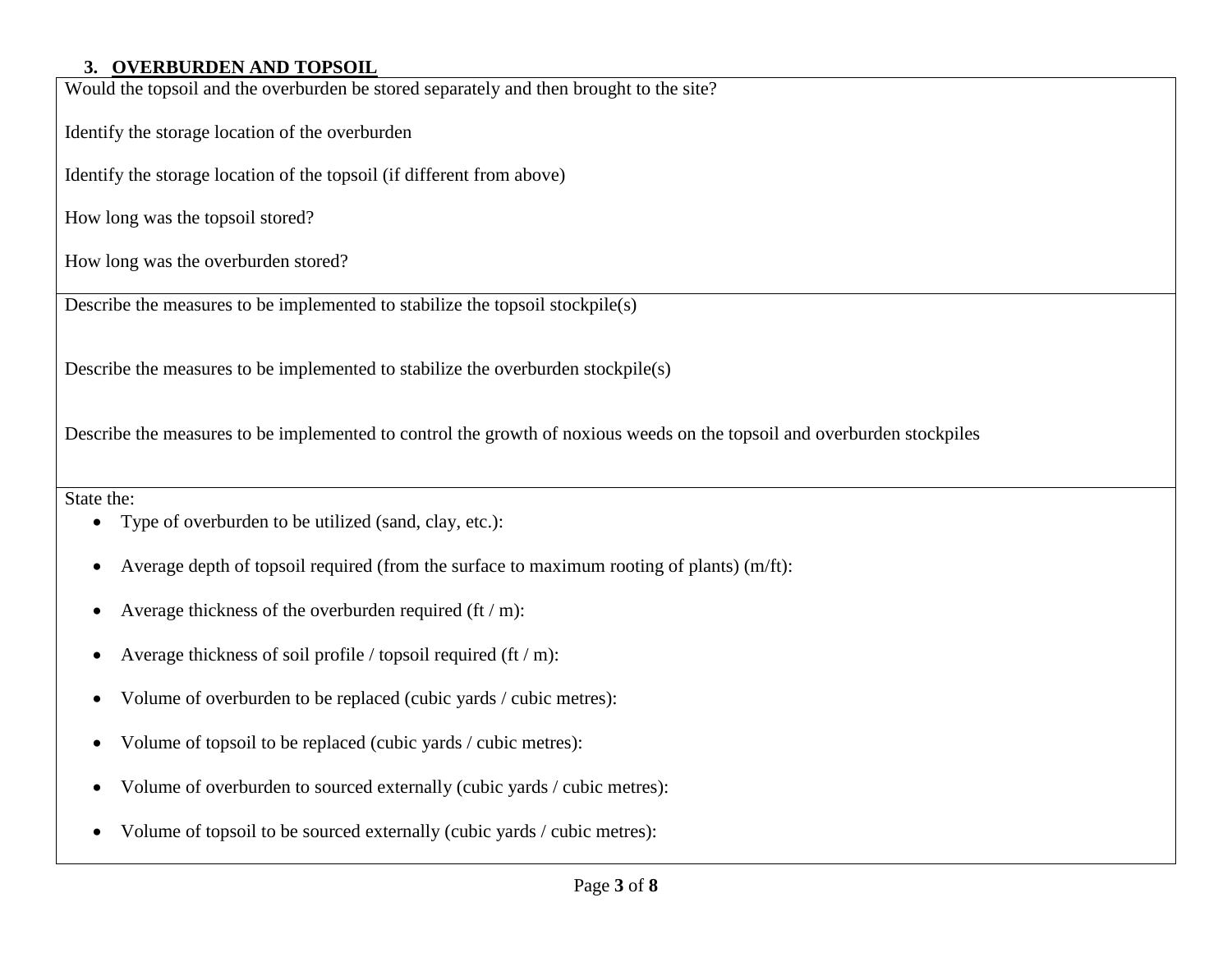| <b>Slope Stability</b>                           |                                                    |  |  |
|--------------------------------------------------|----------------------------------------------------|--|--|
| For any <b>berms</b> to be constructed give the- | For any <b>benches</b> to be constructed give the- |  |  |
| Maximum height $({\rm ft}/m)$ :                  | Maximum height $({\rm ft}/m)$ :                    |  |  |
| Maximum width $({\rm ft}/m)$ :                   | Maximum width $({\rm ft}/m)$ :                     |  |  |
| Minimum width $({\rm ft}/m)$ :                   | Minimum width $({\rm ft}/m)$ :                     |  |  |
| Maximum gradient / slope:                        | Maximum gradient / slope:                          |  |  |

### **4. DRAINAGE and Water Features**

Describe the overall drainage characteristics of the site including any known field drainage system, main outfall, ditches, rivers, streams and other surface waters.

| For any permanent water features, complete the table below: |                   |      |                   |
|-------------------------------------------------------------|-------------------|------|-------------------|
|                                                             | Quantity / number | Type | <b>Dimensions</b> |
|                                                             |                   |      |                   |
|                                                             |                   |      |                   |
|                                                             |                   |      |                   |
|                                                             |                   |      |                   |
|                                                             |                   |      |                   |
|                                                             |                   |      |                   |
|                                                             |                   |      |                   |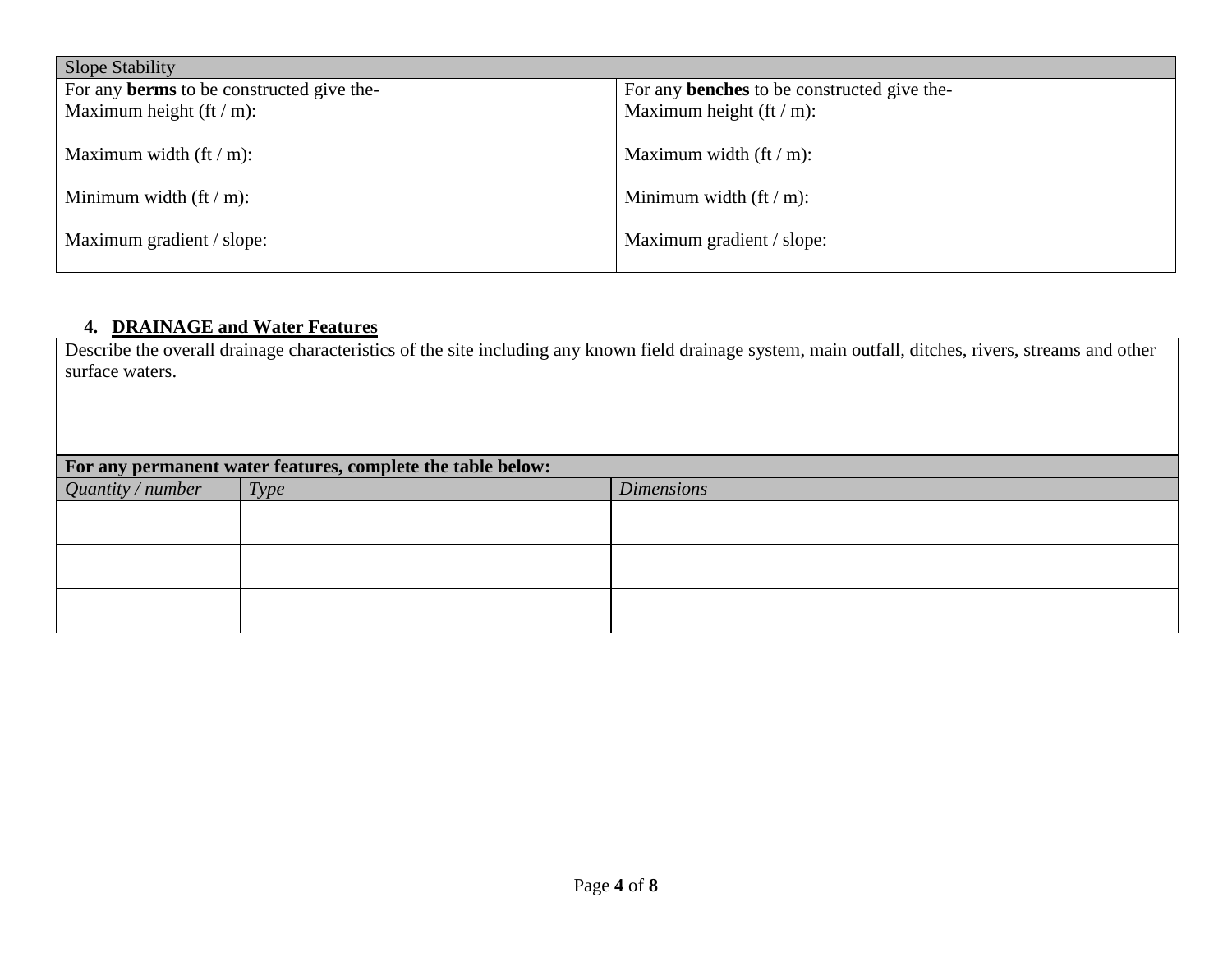## **5. RE-VEGETATION and other rehabilitation methods**

| List the vegetation and the area it covered before quarrying commenced.        |                           |                         |  |  |
|--------------------------------------------------------------------------------|---------------------------|-------------------------|--|--|
| <b>SPECIES</b>                                                                 | <b>AREA COVERED</b>       | <b>PURPOSE OF PLANT</b> |  |  |
|                                                                                |                           |                         |  |  |
|                                                                                |                           |                         |  |  |
|                                                                                |                           |                         |  |  |
|                                                                                |                           |                         |  |  |
|                                                                                |                           |                         |  |  |
|                                                                                |                           |                         |  |  |
|                                                                                |                           |                         |  |  |
|                                                                                |                           |                         |  |  |
|                                                                                |                           |                         |  |  |
|                                                                                |                           |                         |  |  |
| List the species of plants that would be used in the re-vegetation of the land |                           |                         |  |  |
| <b>SPECIES NAME</b>                                                            | <b>AREA TO BE COVERED</b> | PURPOSE OF PLANT        |  |  |
|                                                                                |                           |                         |  |  |
|                                                                                |                           |                         |  |  |
|                                                                                |                           |                         |  |  |
|                                                                                |                           |                         |  |  |
|                                                                                |                           |                         |  |  |
|                                                                                |                           |                         |  |  |
|                                                                                |                           |                         |  |  |
|                                                                                |                           |                         |  |  |
|                                                                                |                           |                         |  |  |
|                                                                                |                           |                         |  |  |
| Describe the method of replanting of the vegetation                            |                           |                         |  |  |
|                                                                                |                           |                         |  |  |
| Describe the measures that will be implemented to control competing vegetation |                           |                         |  |  |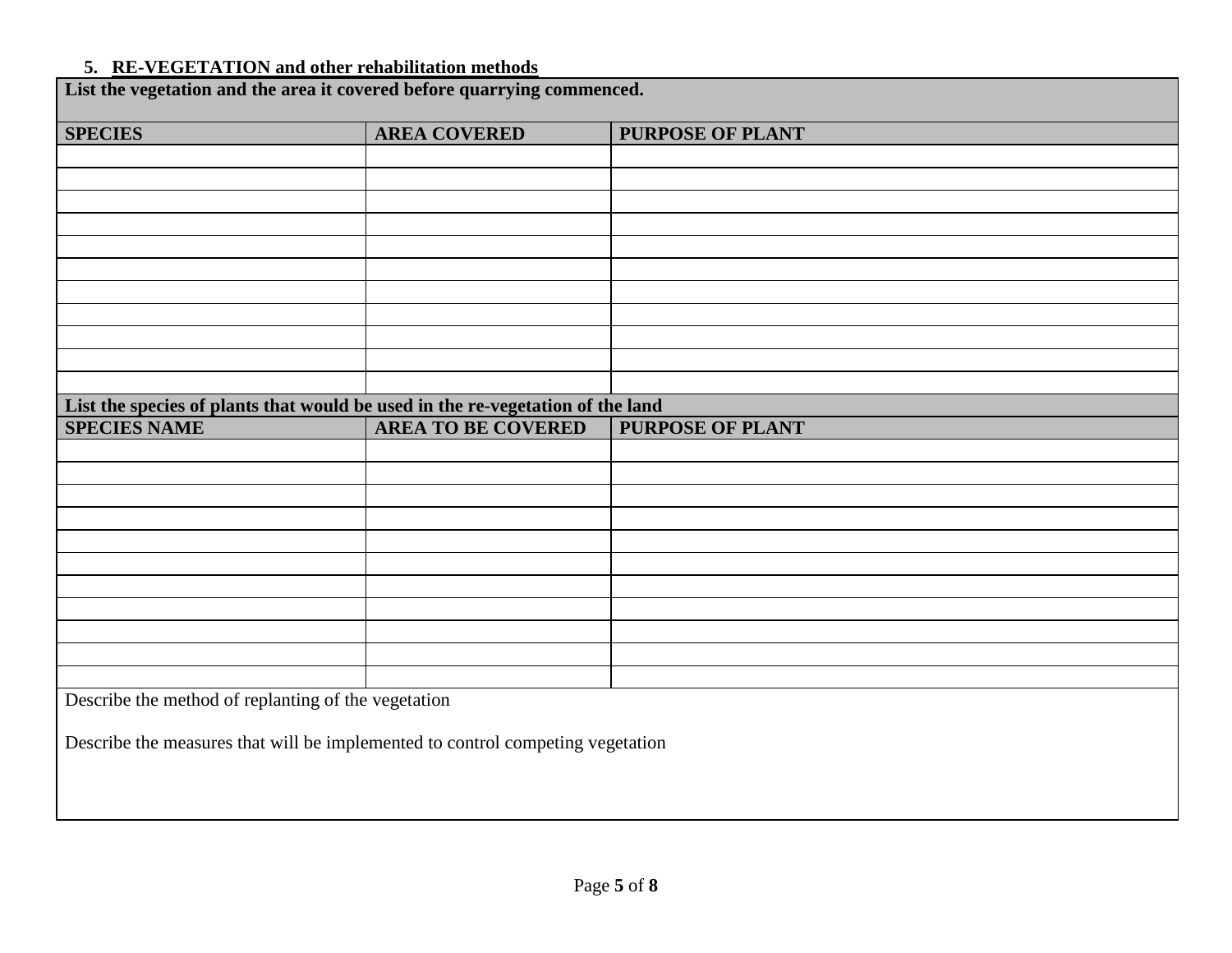# **6. INFRASTRUCTURE**

| $\frac{1}{2}$                                                                                                          |                                       |  |  |  |
|------------------------------------------------------------------------------------------------------------------------|---------------------------------------|--|--|--|
| State the number of:                                                                                                   |                                       |  |  |  |
| <b>Current Buildings and Structures</b><br>$\bullet$                                                                   |                                       |  |  |  |
|                                                                                                                        |                                       |  |  |  |
| New Buildings and Structures to be erected : __________<br>$\bullet$                                                   |                                       |  |  |  |
|                                                                                                                        |                                       |  |  |  |
| Buildings and Structures to be removed<br>$\mathbf{1}$ and $\mathbf{1}$ and $\mathbf{1}$ and $\mathbf{1}$<br>$\bullet$ |                                       |  |  |  |
|                                                                                                                        |                                       |  |  |  |
| <b>Building(s) / Structure(s)</b>                                                                                      | Purpose of building(s) / structure(s) |  |  |  |
|                                                                                                                        |                                       |  |  |  |
|                                                                                                                        |                                       |  |  |  |
|                                                                                                                        |                                       |  |  |  |
|                                                                                                                        |                                       |  |  |  |
|                                                                                                                        |                                       |  |  |  |
|                                                                                                                        |                                       |  |  |  |
|                                                                                                                        |                                       |  |  |  |
|                                                                                                                        |                                       |  |  |  |
|                                                                                                                        |                                       |  |  |  |
| What is the intended use of the building(s) / structure(s) after the rehabilitation is complete?                       |                                       |  |  |  |
|                                                                                                                        |                                       |  |  |  |
|                                                                                                                        |                                       |  |  |  |
|                                                                                                                        |                                       |  |  |  |
|                                                                                                                        |                                       |  |  |  |
|                                                                                                                        |                                       |  |  |  |
|                                                                                                                        |                                       |  |  |  |
|                                                                                                                        |                                       |  |  |  |
|                                                                                                                        |                                       |  |  |  |
|                                                                                                                        |                                       |  |  |  |
|                                                                                                                        |                                       |  |  |  |
|                                                                                                                        |                                       |  |  |  |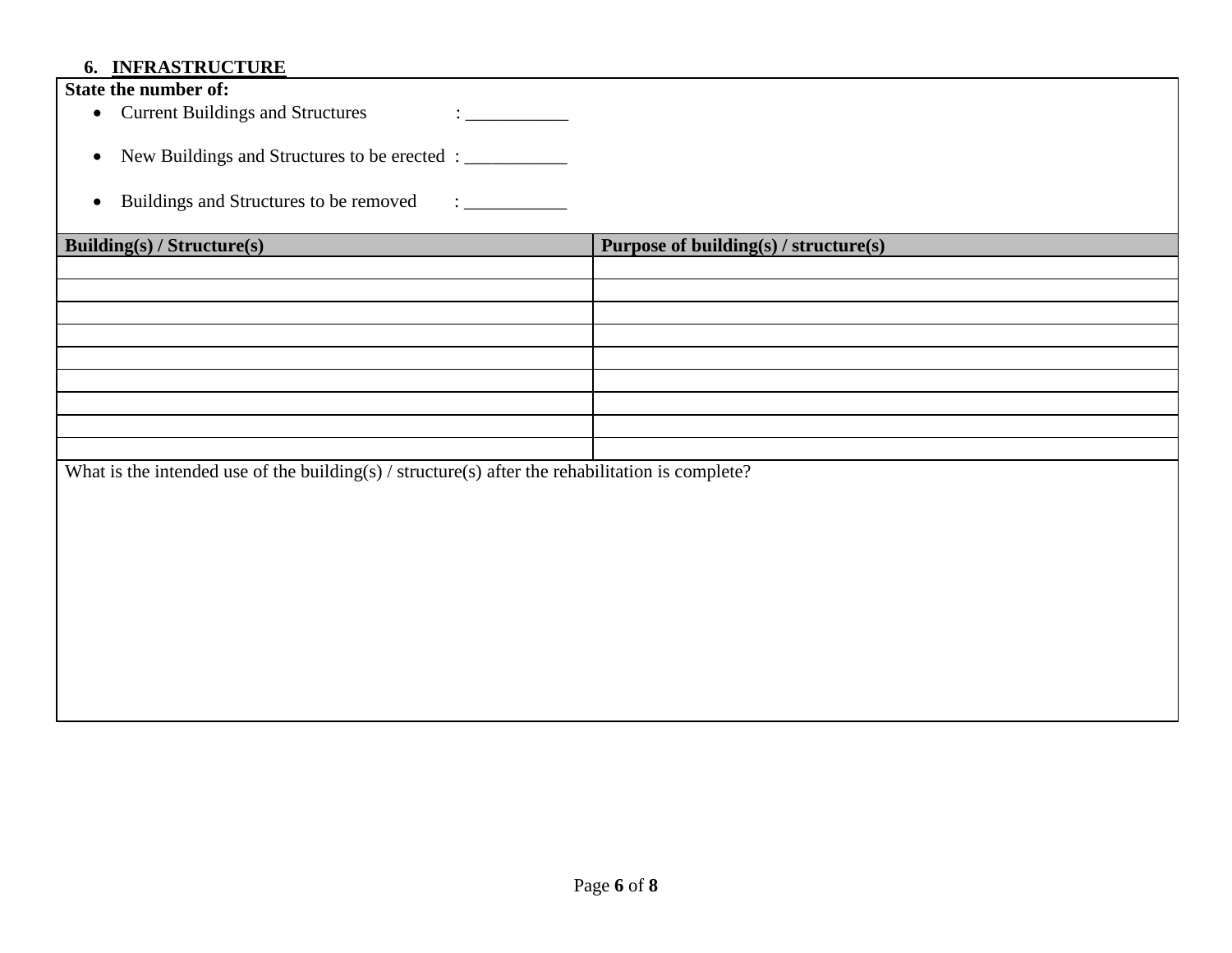## **7. SOLID WASTE MANAGEMENT and Pollution Control**

| Type of waste                                                                                                                                                                                 | <b>Source of Waste</b> | <b>Method of Waste Treatment/ Disposal</b> |  |  |  |
|-----------------------------------------------------------------------------------------------------------------------------------------------------------------------------------------------|------------------------|--------------------------------------------|--|--|--|
|                                                                                                                                                                                               |                        |                                            |  |  |  |
|                                                                                                                                                                                               |                        |                                            |  |  |  |
|                                                                                                                                                                                               |                        |                                            |  |  |  |
|                                                                                                                                                                                               |                        |                                            |  |  |  |
|                                                                                                                                                                                               |                        |                                            |  |  |  |
|                                                                                                                                                                                               |                        |                                            |  |  |  |
| Describe how the soil that has been contaminated by human activity (i.e. fuel spills on soil, human traffic, etc.) would be returned to good<br>condition after quarrying has been completed: |                        |                                            |  |  |  |
|                                                                                                                                                                                               |                        |                                            |  |  |  |
|                                                                                                                                                                                               |                        |                                            |  |  |  |
|                                                                                                                                                                                               |                        |                                            |  |  |  |
|                                                                                                                                                                                               |                        |                                            |  |  |  |

# **8. Details of Equipment to be Utilized (excavators, trucks, etc.)**

| Quantity | Type of Equipment | <b>Make and Model</b> | Capacity | <b>Power consumption</b> | <b>Power Source:</b><br>(Generator, T&TEC,<br>Diesel, etc.) |
|----------|-------------------|-----------------------|----------|--------------------------|-------------------------------------------------------------|
|          |                   |                       |          |                          |                                                             |
|          |                   |                       |          |                          |                                                             |
|          |                   |                       |          |                          |                                                             |
|          |                   |                       |          |                          |                                                             |
|          |                   |                       |          |                          |                                                             |

*(Attach a brochure, where available)*